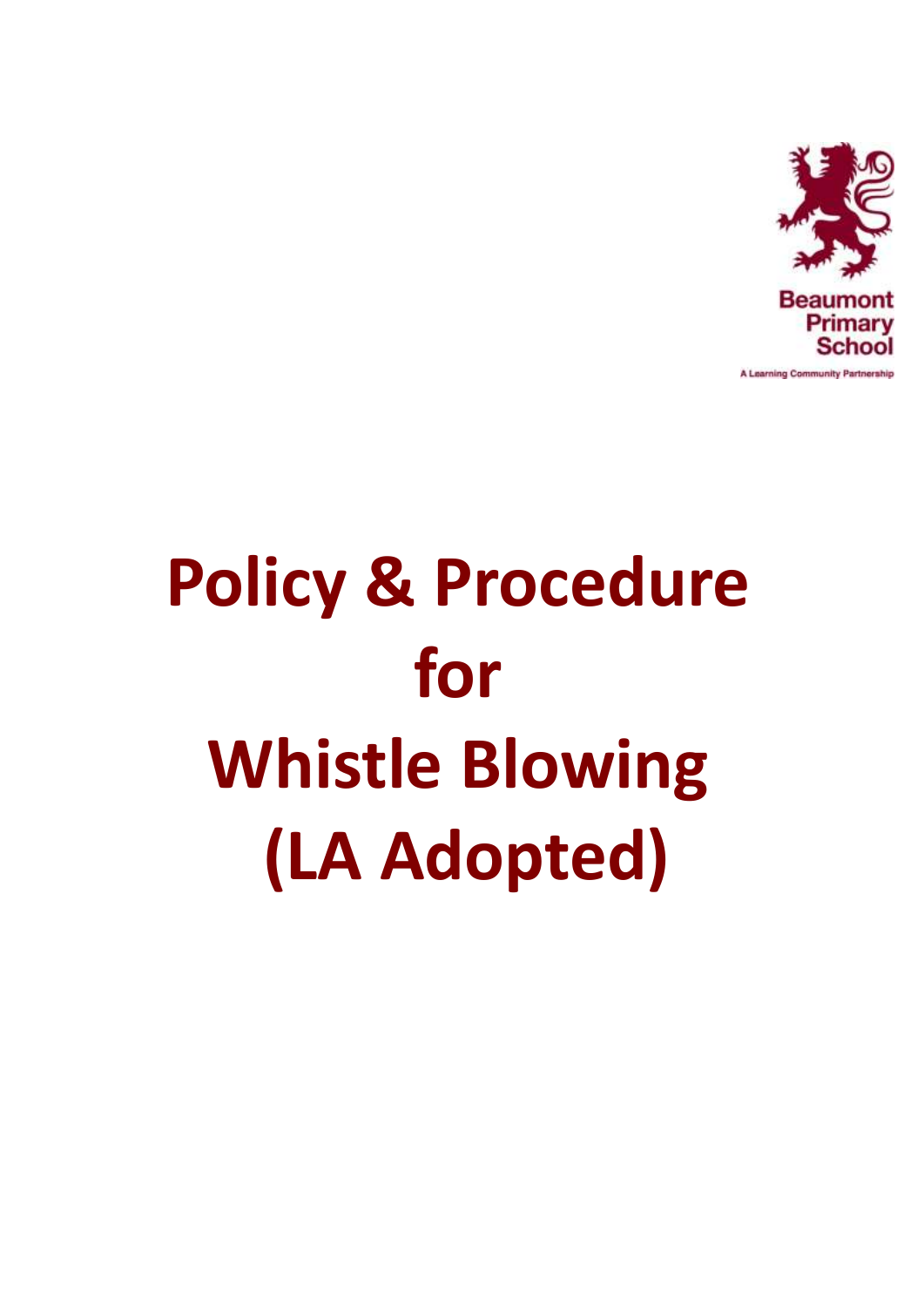## **Beaumont Primary School**

### **WHISTLEBLOWING POLICY AND PROCEDURE**

#### **1. Introduction**

The Governing Body is committed to the provision of high quality services and promoting the highest standards of openness, probity and accountability. Members of staff and others who have serious concerns about any aspect of the School's work should be able to raise these concerns without fear of victimisation, discrimination or disadvantage. It is in the interests of the School, the Governing Body, members of staff and the public that wrongdoing is exposed and dealt with effectively. Members of staff are often the first to realise that there may be something seriously wrong within an organisation. In many circumstances it will be appropriate for staff to raise their concerns with their Head teacher/manager and this procedure is not intended to discourage this. However, where staff may be cautious about expressing their concerns because they feel that speaking up would be disloyal to their colleagues or to their School, it may be easier to ignore the concern rather than report what may just be a suspicion of malpractice. Alternatively, there may also be circumstances where a member of staff has reported their concern to their Head teacher/ manager and received an unsatisfactory response.

This policy and procedure is intended to ensure that suspicion of wrongdoing can be dealt with speedily and effectively. It seeks to balance safeguards for members of staff who raise genuine concerns about malpractice against the need to protect other members of staff, the school and the Governing Body against uninformed or vexatious allegations which can cause serious difficulty for innocent individuals.

#### **2. Aims of the Policy**

- promote a culture of openness and a shared sense of integrity throughout the School by inviting all members of staff to act responsibly in order to uphold the reputation of the School and maintain public confidence.
- provide safeguards so that members of staff feel able to raise concerns about malpractice ('a disclosure') within the school, without fear of adverse repercussions to the individual and an effective mechanism for investigation of those concerns.
- provide feedback on action taken and advice on how to pursue those concerns further if the individuals is not satisfied with the outcome.

"Malpractice" for the purpose of this policy, includes the following on the part of another member of staff, a member of the Governing Body, or any other person or persons acting on the school's behalf:

- Abuse of clients, improper discrimination against or relationship with clients;
- Fraud or financial irregularity;
- Corruption, bribery or blackmail;
- Other criminal offences;
- Failure to comply with a legal or regulatory duty or obligation;
- Miscarriage of justice;
- Endangering the health or safety of any individual;
- Endangering the environment which results permanent damage;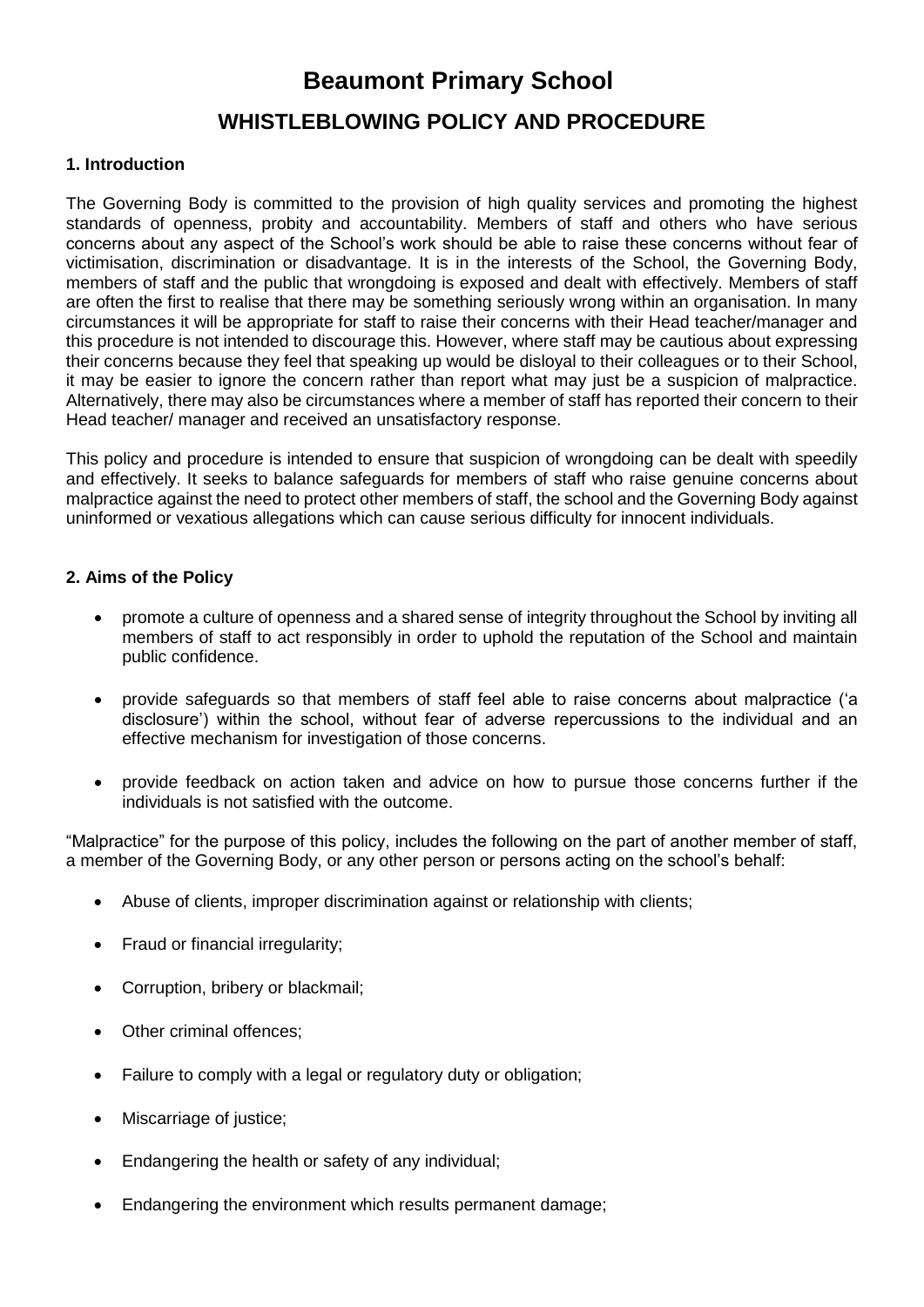- Improper use of authority or powers;
- Serious financial maladministration arising from the deliberate commission of improper conduct;
- Unethical or improper conduct or conduct which breaches School/Council policies or falls below the standards which the School/Council subscribes to;
- Concealment of any of the above.

#### **3. Application of the Policy**

This policy is intended to tackle genuine concerns of malpractice experienced by:

- a member of the School staff;
- agency staff and self -employed staff employed on school work;
- the staff of Council contractors employed on school work;
- members of the school's Governing Body.

For the purposes of this policy an individual who has grounds to believe that malpractice has occurred, is occurring or is likely to occur in connection with the School is referred to as 'the discloser'.

#### **4. This Policy does NOT apply to:**

- the relationship between members of staff, their managers and the Governing Body, for which the employee complaints procedure or collective dispute procedures are more appropriate.
- concerns and complaints by members of the public to which the school complaint procedure will apply
- agency, self-employed or contract workers as an alternative to such dispute resolution procedures.

#### **5. Designated Assessors**

Designated Assessors are senior members of staff of appropriate experience and standing within the Council who have received appropriate training in this procedure and have been appointed to act as "Designated Assessors" by the Executive Director for Children, Young People & Education (CYPE) Department in the Council.

Following receipt of a disclosure the Executive Director CYPE (or a senior contact officer to which this is delegated) will identify a Designated Assessor who will be responsible for the preliminary investigation of a disclosure and making recommendations to the Council's Monitoring Officer and Executive Director CYPE as to what further steps, if any, should be taken.

With the agreement of the Executive Director CYPE (or senior officer to whom this is delegated) a Designated Assessor may seek assistance from another officer where specialist knowledge or additional support may be required for proper investigation of the disclosure.

The Executive Director CYPE may revoke any such designation as necessary and appoint new Designated Assessors.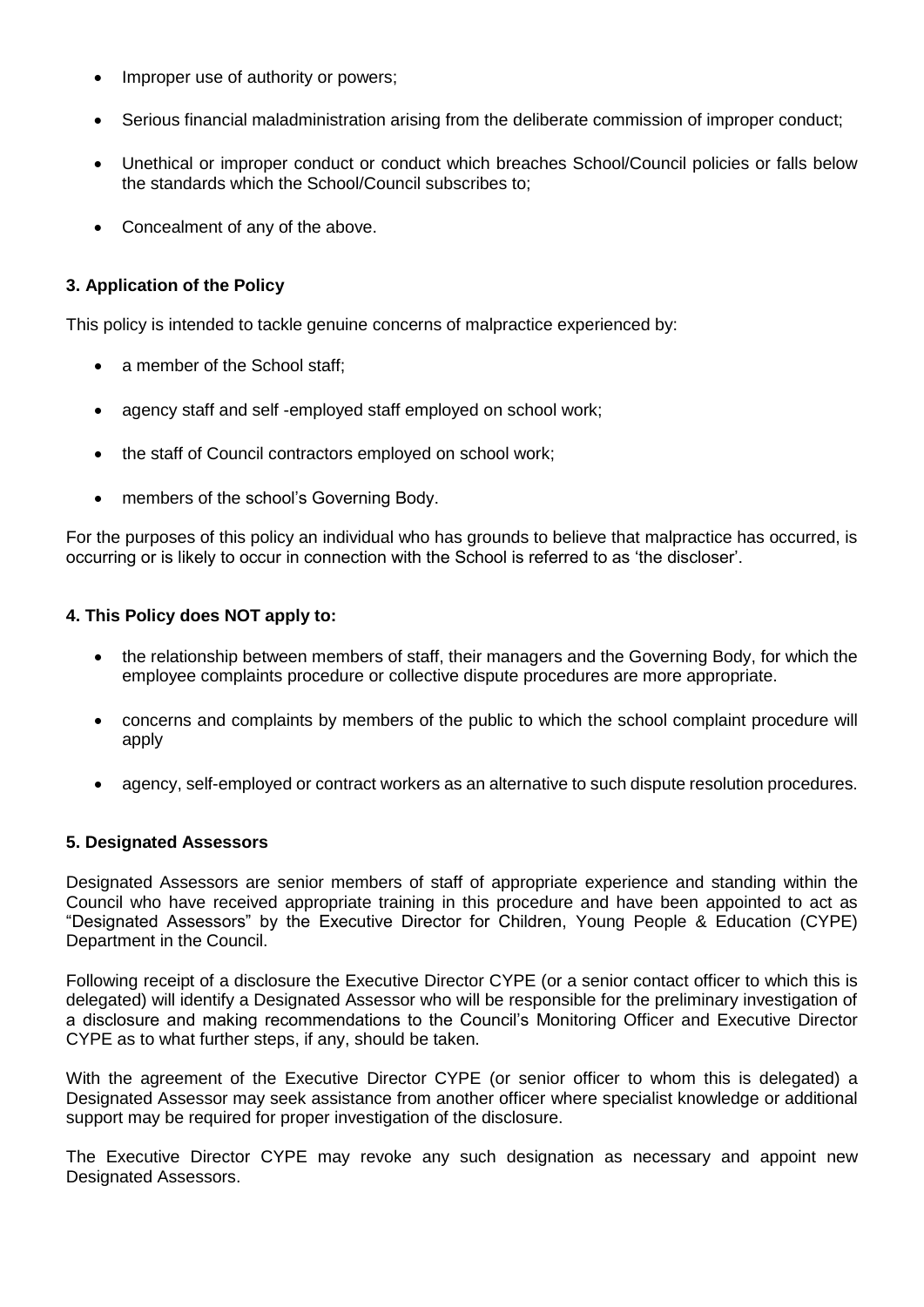#### **6. Making a Disclosure**

#### **Stage One**

An individual, who has grounds to believe that the malpractice has occurred, is occurring or is likely to occur in connection with the School, should raise their concerns first with their Head teacher/manager. This may be done orally or in writing.

#### **Stage Two**

If the individual feels unable for whatever reason to raise the matter with their Head teacher/manager under stage one, then they should raise the matter with their Chair of Governors.

On receipt of the disclosure, the Head teacher/Chair of Governors will offer to interview the Discloser in confidence. The interview should take place as soon as practicable after the initial disclosure. The Disclosure may be accompanied by a local trade union representative or work colleague at the interview. The Head teacher/Chair of Governors may also be accompanied by an administrative assistant/clerk to take notes, which will not identify the Discloser. For safeguards in relation to confidentiality, see section 9 below. The purpose of the interview will be for the Head teacher/Chair of Governors to:

- obtain as much information as possible from the Discloser about the grounds of the belief of malpractice; and
- to consult with the Discloser about further steps which could be taken.

#### **Stage Three**

If stage one and/or two have been followed and the individual still has concerns, **or** if they feel that the matter is such that they feel they cannot raise it with their Head teacher or the Chair of Governors, for example because it concerns them or it is very serious, then the Discloser should communicate the disclosure by an email to [SchoolWhistleBlowing@croydon.gov.uk](mailto:SchoolWhistleBlowing@croydon.gov.uk)

The initial disclosure should be made either:

- wherever possible, in writing;
- otherwise orally, e.g. by telephone or at interview with a Designated Assessor (contact a Director or Head of Service in the Education Department) – contact details for the Education Senior Leadership Team can be obtained from educationenquiries@croydon.gov.uk.

The Discloser should provide as much supporting written evidence as possible about the disclosure, the grounds for the belief of malpractice and indicate why they have not felt able to raise their concerns through normal management channels.

Alternatively, there is a confidential reporting service available to Schools. The service is provided by **Public Concern at Work (PCaW) (telephone number 0207 404 6609 (advice line)** who will provide advice and, should the Discloser wish them to do so, also provide details of the allegations to the Executive Director CYPE who will refer it to a Designated Assessor to be dealt with in accordance with this procedure. Where a disclosure is made through the Council's confidential reporting facility, full details of the allegations will be recorded and a report passed on to Executive Director CYPE for referral to one of the Designated Assessors.

Disclosers are encouraged to give details of their identity. If in making a disclosure the Discloser provides details of their identity these will not be passed to the Executive Director CYPE or any other member of School or Council staff without the Discloser's express consent (and see Section 9 below). Anonymous disclosures are much less powerful but may nevertheless be considered having regard to:

• the seriousness of the issues raised;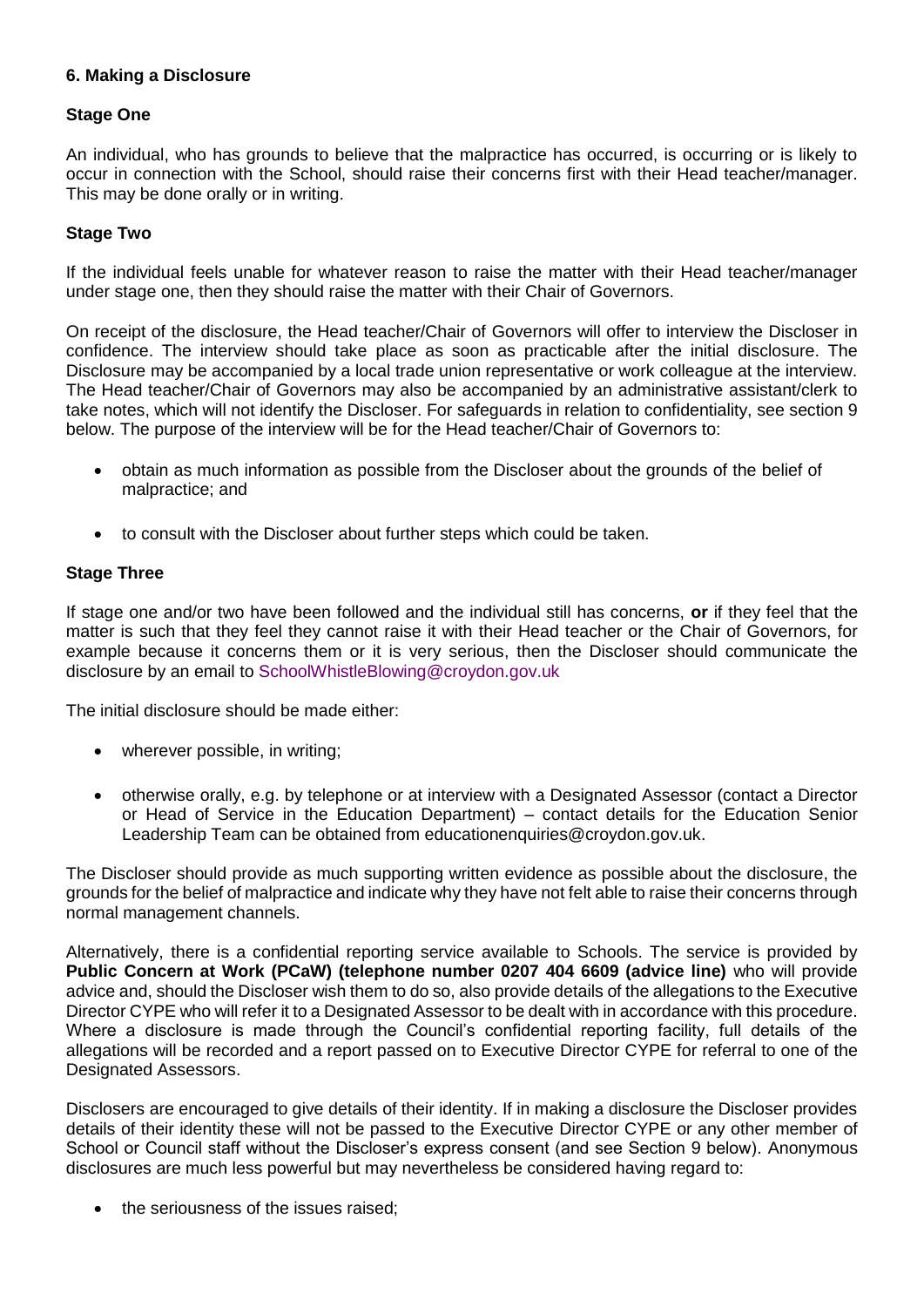- the credibility of the concern;
- the likelihood of confirming the allegation through other suitable sources.

On receipt of the disclosure, where their identity is known, the Designated Assessor will offer to interview the Discloser in confidence. The interview should take place as soon as practicable after the initial disclosure but no later than within 3 weeks of the matter being referred to the Designated Assessor by the Executive Director CYPE. The Disclosure may be accompanied by a local trade union representative or work colleague. The Designated Assessor may be accompanied by an administrative assistant to take notes, which will not identify the Discloser. For safeguards in relation to confidentiality, see section 9 below.

The purpose of the interview will be for the Designated Assessor to:

- obtain as much information as possible from the Discloser about the grounds of the belief of malpractice including why the disclosure is considered to be in the public interest; and
- to consult with the Discloser about further steps which could be taken.

#### **7. Enquiries and Report by Head teacher/Chair of Governor/ Designated Assessor**

As soon as practicable after the interview (or after the initial disclosure if no interview takes place) and where possible within 3 weeks of the interview or initial disclosure if not interview takes place, the Head teacher/Chair of Governors or the Designated Assessor will determine their recommendations as to the further steps that should be taken such as:

- a report to the police or other appropriate public authority;
- investigation by the Council's Internal Auditor (this will be the usual course where there are allegations of financial irregularities) or referral to the Regional Schools Commissioner if an Academy;
- a full investigation either internally by the Council or externally e.g. by the Council's auditors or by investigators appointed by the Council;
- action under the School's grievance, disciplinary, harassment and bullying or complaints procedures;
- referral for consideration under other specific procedures (e.g. child protection);
- no further action (the basis for which see below).

The Head teacher/Chair of Governor's or Designated Assessor's recommendations will be made to the Council's Monitoring Officer and the Executive Director CYPE to decide whether or not they agree with them. If the recommendations are agreed they will be referred to the Governing Body for implementation.

The recommendation will be made without revealing the identity of the Discloser except in the circumstances set in Section 9 below.

The grounds on which the Head teacher/Chair of Governor or Designated Assessor may recommend that no further action are as follows:

- if satisfied that the Discloser has not shown that malpractice within the meaning of this procedure has occurred, is occurring or is likely to occur;
- if satisfied that the Discloser is not acting in good faith e.g. if after investigation it appears that the disclosure is wilfully malicious or vexatious, (in which case it may be referred for disciplinary action);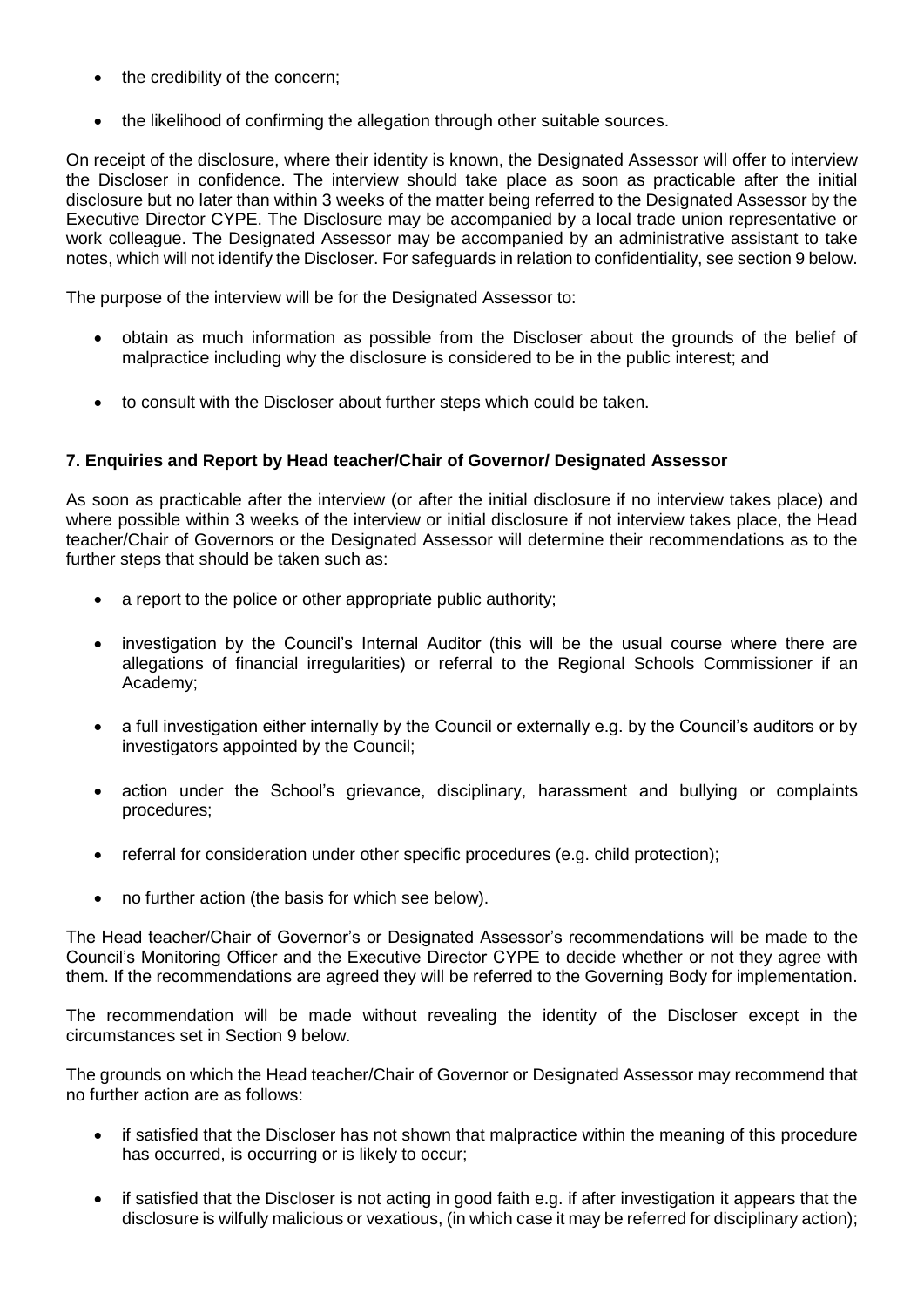- if the matter concerned is already the subject of legal proceedings, or has already been referred to the police or other public authority;
- if the matter is already, has already been, or should be, the subject of proceedings under one of the School/Council's other procedures relating to staff.

Once it has been decided what further steps (if any) should be taken, the Head teacher/Chair of Governors or Designated Assessor will, where their identity is known, inform the Discloser of the decision. If no further action is proposed, the Head teacher/Chair of Governors or Designated Assessor will give the Discloser the reasons for this in writing.

If the Governing Body decides not to fully implement any recommendations the Executive Director CYPE reserves the right to issue a warning and to inform the Secretary of State.

#### **8. External Disclosure**

It is recognised that in exceptional circumstances, or if dissatisfied after using this procedure, an individual might wish to make a disclosure without using the School's procedure. However, individuals considering such a step are advised to take legal advice before making an external disclosure.

They may make an external disclosure:-

- on a confidential basis directly with bodies such as the external auditor or other appropriate public authority or such person as may be prescribed by the Secretary of State under Section 43F of the Public Interest Disclosure Act 1998. Before taking any such action, the Discloser is encouraged to inform the Head teacher/Chair of Governors or Designated Assessor where one is already undertaking an investigation.
- if they have reasonable grounds for believing that disclosure would lead to evidence being concealed or destroyed or that the Discloser will be subjected to a detriment as a result of making the disclosure as a result of making the disclosure.
- on a confidential basis for the purpose of taking legal advice.

#### **9. Safeguards and Confidentiality**

Any document, report or recommendation prepared by the Head teacher/Chair of Governors or Designated Assessor in relation to the matter will not identify the Discloser, unless:-

the Discloser has consented to this in writing; or

- there are grounds to believe the Discloser has acted maliciously; or
- where the Head teacher/Chair of Governors or Designated Assessor is under a legal obligation to do so; or
- where the information is already in the public domain; or
- on a strictly confidential basis to the Designated Assessor's administrative assistant/ administrative support; or
- on a strictly confidential basis to a professionally qualified lawyer for the purpose of obtaining legal advice.